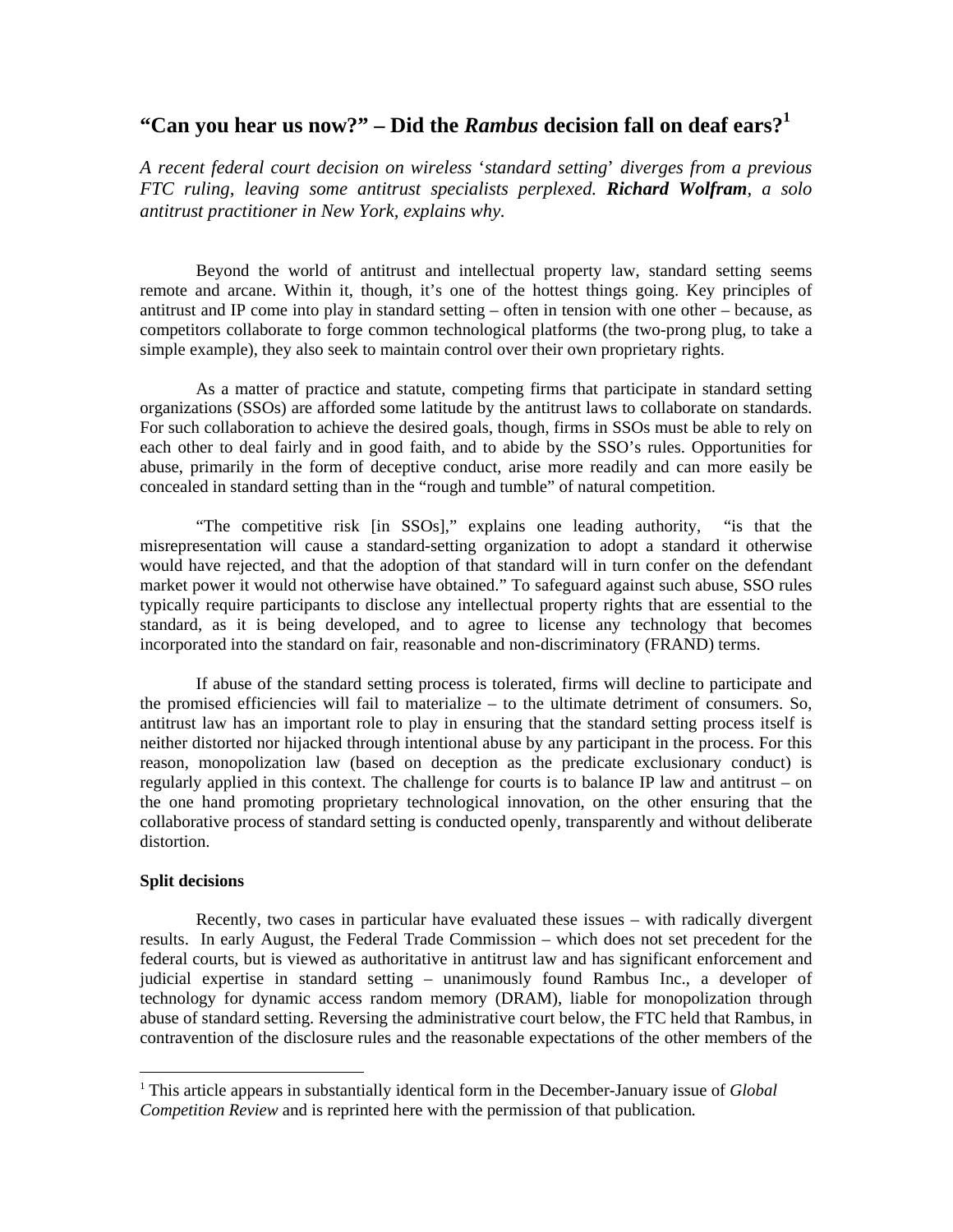SSO, had deliberately failed to disclose intellectual property rights it had in DRAM technology which was then chosen to comprise a standard by an SSO in which it participated.

The FTC reasoned that Rambus had engaged in "patent ambush" through a course of dealing over several years in which it disregarded the SSO's disclosure obligations; deceived the other members; took advantage of their expectations; misled them to believe that it was not seeking patents that would be covered by standards decided on by the SSO; and even collected information about the pending standards and amended its relevant patent applications to ensure that subsequently issued patents would cover the ultimate standards. Recognizing both the procompetitive benefits and the potential for anticompetitive abuse in standard setting, and emphasizing the need for "procedures that prevent the standard-setting process from being biased by members with economic interests in stifling product competition," the FTC rejected Rambus's argument that its IP rights, including trade secret protection for its patent applications, trumped the SSO's rules.

Rambus had urged the FTC not to apply the balancing test of procompetitive efficiencies and anticompetitive harms outlined in *U.S. v. Microsoft*, but to apply instead the "profit sacrifice" test most recently applied by the Supreme Court in *Verizon v. Trinko* (which dealt with a claim of monopolization based on a unilateral refusal to deal). Under the profit sacrifice test, a monopolist's conduct is deemed exclusionary only if it would have been unprofitable for it to engage in the conduct but for an expectation that its conduct would exclude rivals and enable it to recoup its losses through the acquisition of long-run monopoly power. Rambus contended that its conduct was not exclusionary because it had no such expectation in keeping information about its patent applications secret and refusing to share that information with competitors. Rather, it said, its conduct was beneficial to itself regardless of what happened at the SSO or to its competitors.

The FTC reasoned that the profit sacrifice test is inappropriate when the conduct reduces consumer welfare but is inexpensive to execute, and so does not involve a significant profit sacrifice. Instead, it concluded, where conduct may have imposed substantial costs on rivals and contributed significantly to the creation of monopoly power, without reducing prices or causing the defendant to forgo sales or even spend substantial funds beyond what it otherwise would have spent (as happened in *Rambus*), the correct approach is to evaluate whether the monopolist's conduct on balance harms competition. (Rambus may appeal, after a decision by the FTC on remedies.)

If *Rambus* was unsurprising, it nonetheless brought some authoritative clarity to this area of the law. Yet, barely a month later, a federal district court in New Jersey appeared to set *Rambus* on its head. In *Broadcom v. Qualcomm* the court dismissed claims that Qualcomm, a cellular communications technology company, had violated the antitrust laws – in particular, Section 2 of the Sherman Act – when it reneged on its commitment to license on FRAND terms any technology that became incorporated into standards developed by the SSO in which it participated.

Factual differences aside, the two decisions are worlds apart, with some observers even saying that the *Qualcomm* decision would appear to make Section 2 monopolization law inapplicable to standard setting conduct. Although it would be a mistake to read too much into a single, unpublished district court decision on a motion to dismiss, *Qualcomm* has garnered significant attention and warrants further analysis, especially alongside *Rambus*. Furthermore, the decision appears to misapply the law. At the very least, it would be unwise to conclude from *Qualcomm* that, as a general proposition, an SSO member may renege on its commitment to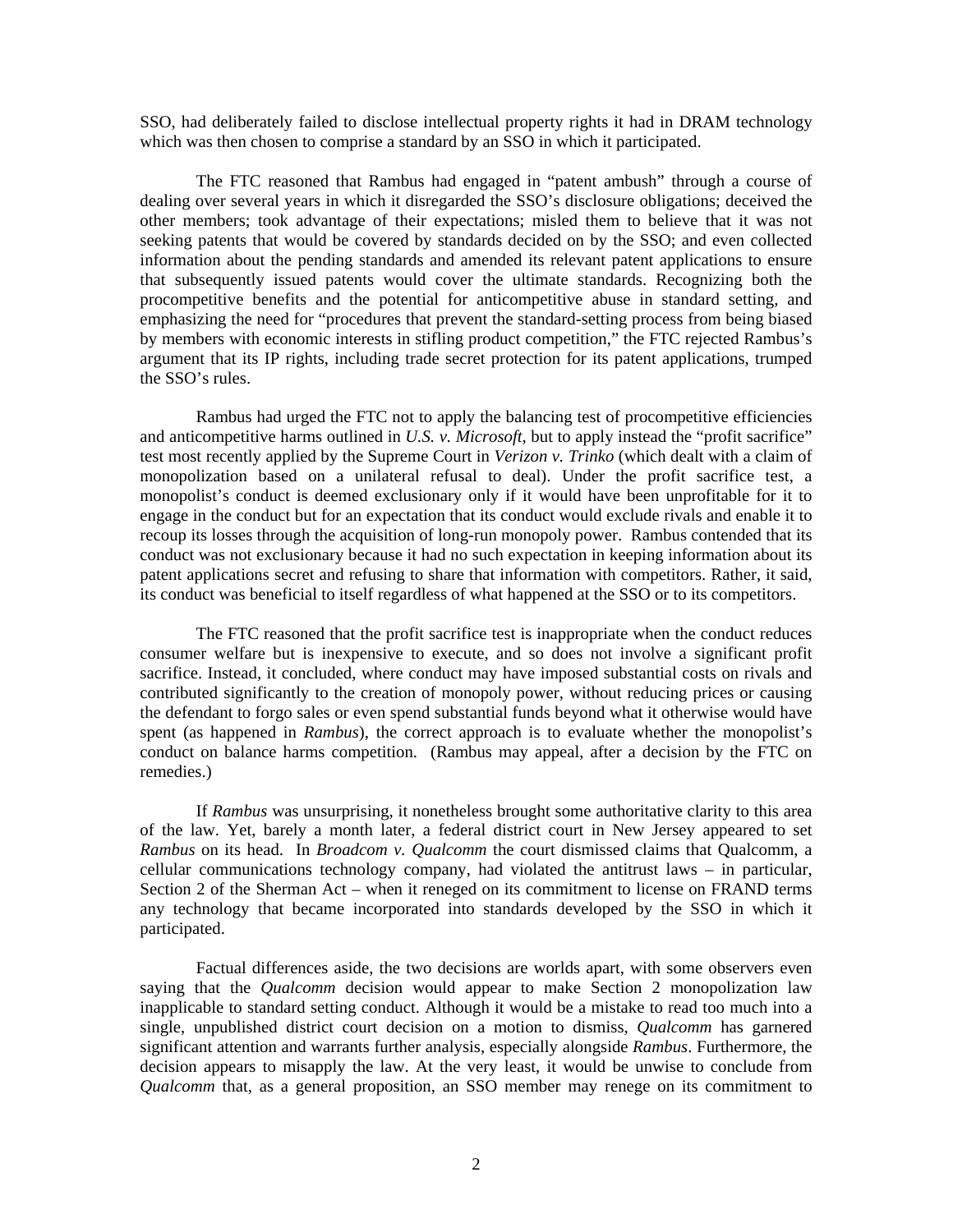license on FRAND terms in reliance on its IP rights or with relative impunity from the antitrust laws.

## *Qualcomm* **considered**

Qualcomm develops digital wireless communications products based on its so-called code division multiple access (CDMA) digital technology. Broadcom, a semiconductor supplier for wired and wireless communications, alleged that Qualcomm engaged in anticompetitive conduct in the markets for the technology and chipsets that operate cell phones employing wideband CDMA, a third generation technology implemented through a mobile telephone standard known as the universal Mobile Telephone System (UMTS). According to Broadcom (which asserts it needs a license from Qualcomm to compete with its UMTS chipsets), Qualcomm abused the procedures of international and US standard setting bodies by failing to license patents deemed essential to wideband CDMA technology and the UMTS standard, as required by the SSOs. The standard setting bodies adopted the UMTS standard in reliance on Qualcomm's written representation that it would license its patents on FRAND terms. (Broadcom and five other major telecom companies have also filed a complaint on similar grounds with the European Commission, which is expected to commence a formal investigation soon.)

Yet the district court dismissed without prejudice Broadcom's claims of monopolization, tying and exclusive dealing, and characterized the challenged conduct as "a refusal to deal fairly in the wideband CDMA market." Here, the court took its first tack away from *Rambus*. Rather than balancing alleged procompetitive efficiencies with anticompetitive harms under the *Microsoft* test, as the FTC did in *Rambus*, the court explicitly drew inspiration from *Trinko* on unilateral refusals to deal. If the right to refuse to deal with other companies is not unqualified, it noted, "the Supreme Court has nonetheless been very cautious in recognizing . . . exceptions because of the uncertain virtue of forced sharing and the difficulty of identifying and remedying anticompetitive conduct by a single firm." On this authority, and in reliance on Qualcomm's broad IP rights as a patent owner, the court reasoned that "reviewing and supervising the terms upon which Qualcomm licenses its patents and offers to sell its UMTS chipset may be beyond the effective control of the court under the antitrust laws."

Yet the court had to address the specific conduct at hand, as alleged, and the framing of Broadcom's arguments in terms of monopoly power gained through abuse of standard setting. Despite its misgivings about applying antitrust law to Qualcomm's licensing terms, the court accepted that Qualcomm had reneged on its licensing commitment (and thus put aside for purposes of the motion the vexed question of what constitutes FRAND). It also recognized that Qualcomm's "alleged 'inducement' of the [SSO] may be considered anticompetitive conduct in the sense that a false promise biased the [SSO] in Qualcomm's favor, to the detriment of those patent-holders competing to have their patents incorporated into the standard." The court therefore accepted that the SSO had decided on the UMTS standard in reliance on Qualcomm's commitment to license its patents on FRAND terms.

And yet the court held that the false promise was not actionable under antitrust law, even if it may be actionable under another theory, such as breach of contract. Again, the court appears to have tacked sharply away from the FTC's reasoning in *Rambus*. In each case the defendant was deemed to have engaged in deception – either by failing to make the necessary disclosure (*Rambus*) or by falsely inducing the other participants to rely on, and failing to fulfill, its licensing commitment (*Qualcomm*). The FTC found that Rambus's deceptive conduct distorted the standard setting process and enabled it to monopolize the relevant markets by locking in its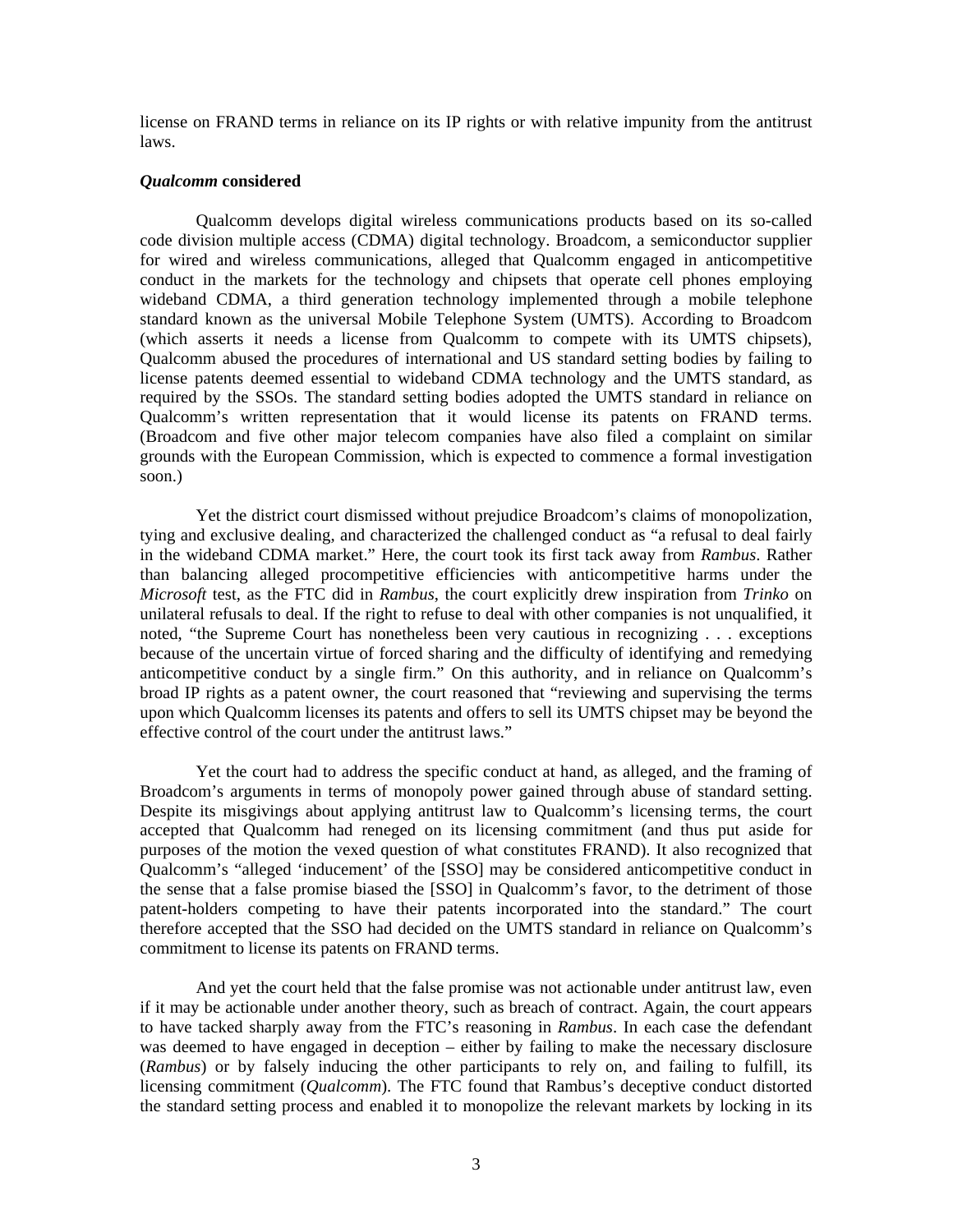competitors to a standard which it then controlled through its patents. In *Qualcomm*, the court similarly found that Qualcomm had falsely induced other members of the SSO to choose its technology as the standard in reliance on its licensing commitment. When it became clear that Qualcomm would not honor its commitment, the industry could not turn back; it was locked in to technology Qualcomm controlled and which made it a monopolist in the relevant market *precisely because* the industry had chosen UMTS as the standard in reliance on Qualcomm's false commitments.

The question arises: why did Qualcomm's deceptive manipulation of the SSO's choice fail to amount to illegal acquisition of monopoly power? According to the rather obscure reasoning of the court, the answer is simple: the loss or preclusion of competition in the wideband CDMA market was not because of Qualcomm's false inducement, but because the choice of *some* standard inevitably results in the loss of competition. That is, it was the choice of a standard, not Qualcomm's conduct, that resulted in the loss of competition, in the view of the court. Yet this reasoning fails to address the consequences of an alleged breach of a licensing commitment. Indeed, it ignores the difference between competition on the merits (albeit in the scheme devised by an SSO) and competition that has been distorted through deception in a collaborative setting. As the FTC said in *Rambus*: "We cannot stress too strongly the importance we place on the fact that the challenged conduct occurred in the context of a standard-setting process in which members expected each other to act cooperatively."

## **Where now?**

Accepting the reasoning of the *Qualcomm* court means accepting that the elimination of competition that inevitably results from the choice of a standard – whatever standard – somehow inoculates from antitrust scrutiny a member's willful distortion of standard setting that has induced other SSO members to select its particular technology as the standard. The fact that competition will inevitably be lost due to a fair selection of a standard does not excuse a loss of competition due to a distortion of the standard setting process, any more than a loss of competition through competition on the merits would excuse a loss of competition through illegal monopolization. It goes without saying that competition will be lost when a standard is chosen. But surely that doesn't preclude the application of antitrust law. The harm to competition that is the focus of antitrust law in these circumstances concerns the integrity of the selection process for the standard, not the loss of competition that naturally results from the choice of a standard. The *Qualcomm* court looked through the wrong end of the glass, and misconceived the "harm to competition" at issue in standard setting.

As a corollary to this misconception, and to its reliance on *Trinko*, the court also appears to have read too much into IP rights in the context of SSOs that impose disclosure and licensing restrictions as a condition of participation. The court is clearly correct when it says that "Qualcomm's 'power' to control the licensing of its patents is derived from the rights it enjoys as a patent-holder." After all, a patentee is statutorily entitled to license on terms of its choosing, or to refuse to license altogether. But the court paints with too broad a brush when it goes on to say that "[t]he adoption of an industry standard neither diminishes nor augments this exclusionary right," for the right is qualified when the patentee submits to a licensing commitment as a condition of its participation in an SSO.

Still, might the approaches of the FTC in *Rambus* and the district court in *Qualcomm* be reconciled? Is there a fundamental difference between an SSO participant's reneging on its commitment to license on FRAND terms and its non-disclosure of relevant IP, in contravention of the SSO rules and common law principles, which justifies the difference of approaches in these